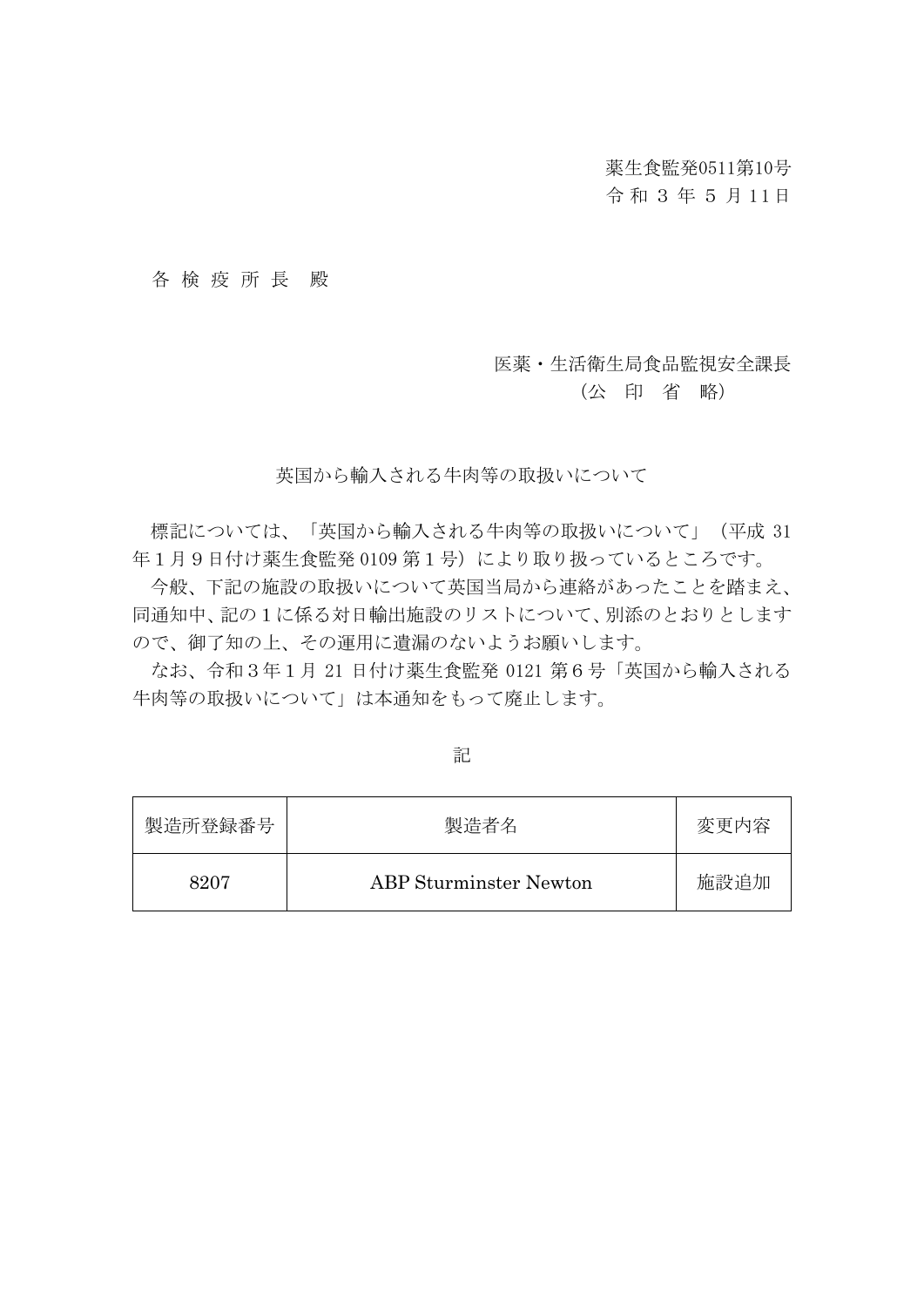|      | 2021/4/26更新                                                         |                                                                                                     |                                  |  |  |  |
|------|---------------------------------------------------------------------|-----------------------------------------------------------------------------------------------------|----------------------------------|--|--|--|
| No.  | <b>NAME</b>                                                         | <b>ADDRESS</b>                                                                                      | <b>ACTIVITIES</b>                |  |  |  |
| 1101 | <b>ABP Perth</b>                                                    | Inveralmond Ind. Estate Ruthvenfield Road, Perth, Scotland,<br>PH1 3XB                              | Slaughter, Cutting               |  |  |  |
| 1106 | McIntosh Donald (Kepak<br>Group Ltd)                                | Portlethen, Aberdeen, Scotland, AB12 4QB                                                            | Slaughter, Cutting               |  |  |  |
| 1541 | A K Stoddart Ltd (Ayr)                                              | 9 Old Farm, Ayr, KA8 9ST                                                                            | Slaughter, Cutting               |  |  |  |
| 1598 | Dunbia Highland Meats                                               | Blakely Road, Saltcoats, KA21 5JQ                                                                   | Slaughter, Cutting               |  |  |  |
| 1626 | A K Stoddart (Broxburn)                                             | East Mains Industrial Estate, Broxburn, EH52 5NN                                                    | Cutting                          |  |  |  |
| 2077 | Foyle Food Group Ltd<br>(Melton Mowbray)                            | Six Hills, Melton Mowbray, LE14 3PD                                                                 | Slaughter                        |  |  |  |
| 2100 | Dunbia Carnaby                                                      | Carnaby Industrial Estate, Lancaster Road, Bridlington,<br>Slaughter, Cutting<br>YO15 3QY           |                                  |  |  |  |
| 2172 | Foyle Food Group Ltd<br>(Gloucester)                                | Forest Vale Industrial Estate, Forest Vale Rd, Cinderford,<br>Slaughter, Cutting<br><b>GL14 2PH</b> |                                  |  |  |  |
| 2536 | Pickstock Telford Ltd                                               | 45 Hortonwood, Telford, TF1 7FA                                                                     | Slaughter, Cutting,<br>Coldstore |  |  |  |
| 4073 | <b>ABP Ellesmere</b>                                                | The Abattoir, Hordley, Ellesmere, Shropshire SY12 9BL                                               | Slaughter, Cutting               |  |  |  |
| 4109 | <b>ABP Shrewsbury</b>                                               | Battlefield Road, Harlescott, Shrewsbury, Shropshire SY1<br>4AH                                     | Slaughter, Cutting               |  |  |  |
| 4486 | Dunbia Sawley                                                       | Castill Laithe abattoir, Sawley, Clitheroe, Lancashire, BB7<br>4LH                                  | Slaughter, Cutting               |  |  |  |
| 5106 | Dunbia Cardington                                                   | Meadow Lane, Cardington, Bedford, Bedfordshire, MK44<br>3SB                                         | Slaughter                        |  |  |  |
| 6238 | <b>ABP Guildford</b>                                                | The Abattoir, Moorfield Road, Slyfield Industrial<br>Estate, Guildford, GU1 1RP                     | Slaughter, Cutting               |  |  |  |
| 7176 | Kepak Group Ltd<br>(Trading as St Merryn Foods<br>– Merthyr Tydfil) | Pengarnddu Industrial Estate, Dowlais Top, Merthyr Tydfil,<br>Mid Glamorgan, CF48 2TA               | Slaughter, Cutting,<br>Coldstore |  |  |  |
| 8046 | Dunbia Treburley                                                    | Treburley Road, Treburley Launceston, Cornwall PL15 9PU                                             | Slaughter, Cutting               |  |  |  |
| 8071 | Dunbia West Devon                                                   | The Abattoir, Hatherleigh, Okehampton, Devon, EX20 3HT                                              | Slaughter                        |  |  |  |
| 8073 | St Merryn Bodmin                                                    | Unit 9, Cooksland Industrial Estate, Near Newquay,<br>Cornwall, PL31 2QB                            | Slaughter, Cutting               |  |  |  |
| 8207 | <b>ABP Sturminster Newton</b>                                       | Manston Road, Sturminster Newton, DT10 1HA                                                          | Slaughter                        |  |  |  |
| 9001 | <b>ABP Newry</b>                                                    | Greenbank Industrial Estate, Warrenpoint Road, Newry,<br>County Down, BT34 2PD                      | Slaughter, Cutting               |  |  |  |
| 9012 | Dunbia Dungannon a division<br>of Dunbia (UK)                       | Granville Industrial Estate, Dungannon, County Tyrone,<br><b>BT70 1NJ</b>                           | Slaughter, Cutting               |  |  |  |
| 9016 | Foyle Food Group,<br>Foyle Campsie                                  | Lisahally, Campsie, County Londonderry BT47 6TJ                                                     | Slaughter, Cutting               |  |  |  |
| 9022 | Granville Food Care Ltd                                             | Unit 4, Granville Industrial Estate, Dungannon, Co Tyrone,<br>Northern Ireland, BT70 1NJ            | Cold store                       |  |  |  |